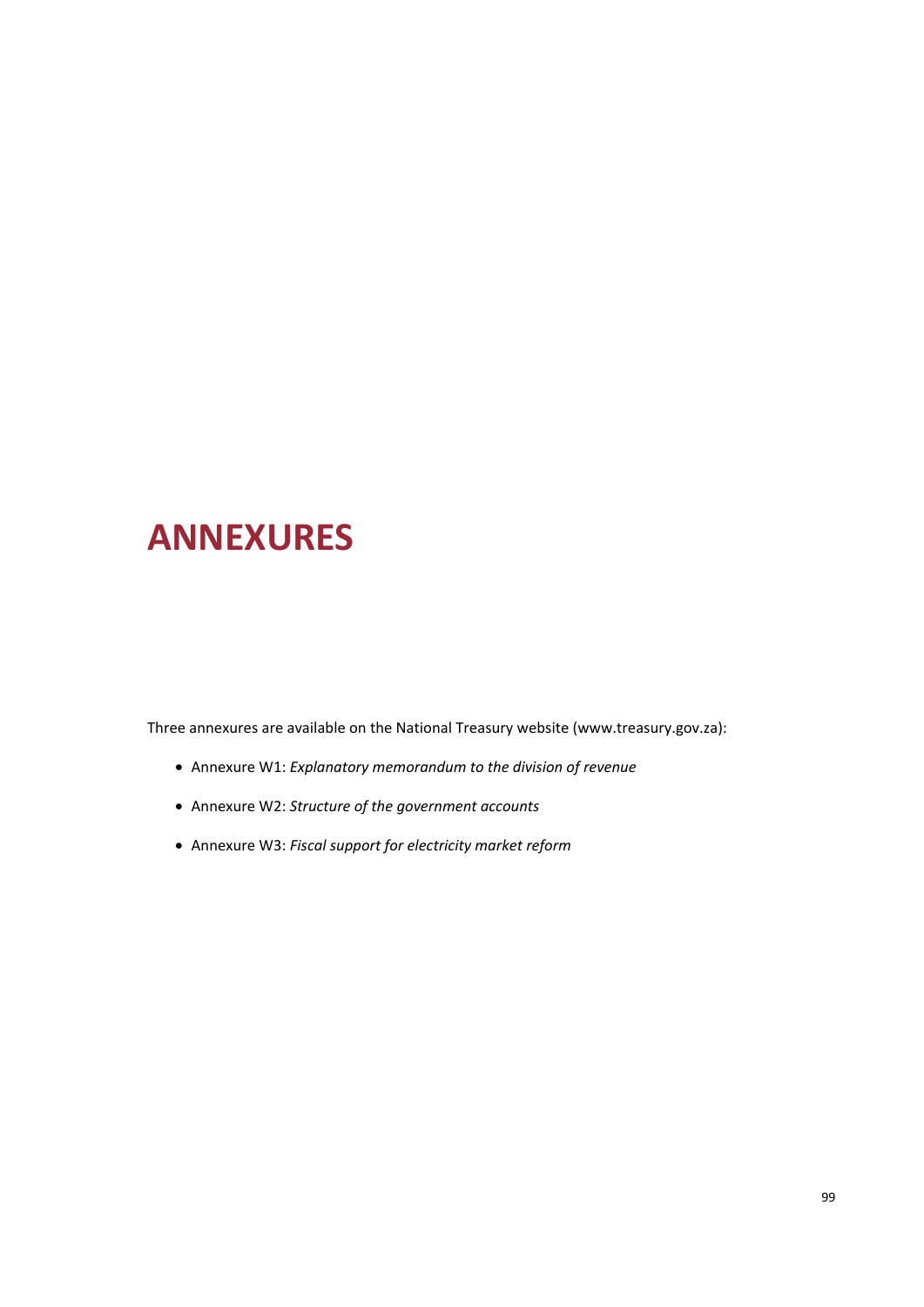2019 BUDGET REVIEW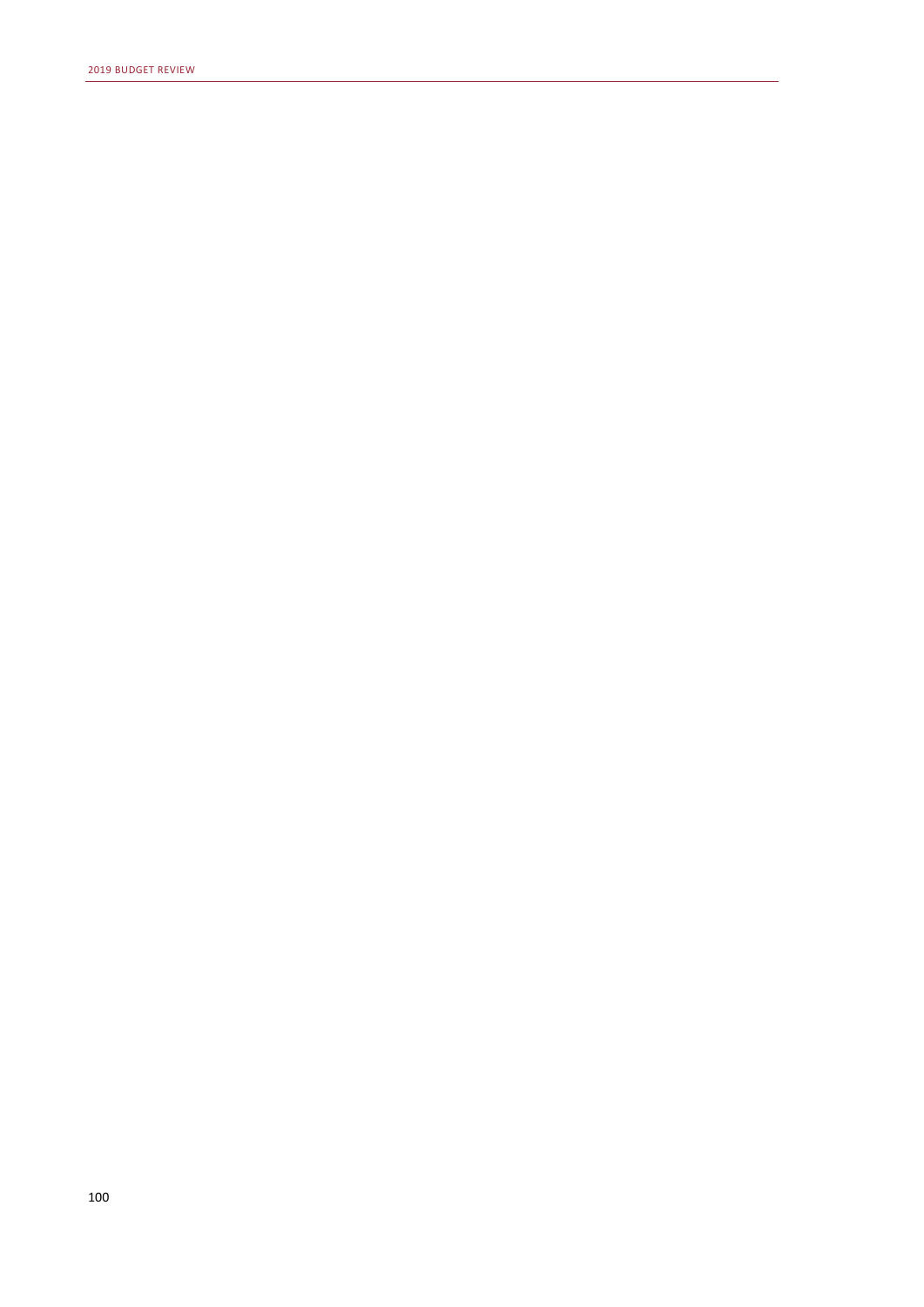# A

# **Report of the Minister of Finance to Parliament**

# **Introduction**

This annexure fulfils the requirement of section 7(4) of the Money Bills and Related Matters Act (2009). This section of the act prescribes that the Minister of Finance must submit a report to Parliament at the time of the budget explaining how the Division of Revenue Bill and the national budget give effect to, or the reasons for not taking into account, the recommendations contained in:

- Budgetary review and recommendation reports submitted by committees of the National Assembly in terms of section 5 of the act.
- Reports on the fiscal framework proposed in the *Medium Term Budget Policy Statement* (MTBPS) submitted by the finance committees in terms of section 6 of the act.
- Reports on the proposed division of revenue and the conditional grant allocations to provinces and local governments set out in the MTBPS submitted by the appropriations committees in terms of section 6 of the act.

# **Budgetary review and recommendation reports**

Section 5 of the act sets out a procedure to be followed by the National Assembly, through its committees, for assessing the performance of each national department before the Minister of Finance introduces the national budget. This procedure provides for committees to prepare budgetary review and recommendation reports, which:

- Must assess the department's service-delivery performance given available resources.
- Must assess the effectiveness and efficiency of the department's use and allocation of available resources.
- May include recommendations on the planned use of resources.

The budgetary review and recommendation reports were tabled by the relevant portfolio committees in October and November 2018. The National Treasury's responses to the committees' recommendations are detailed below.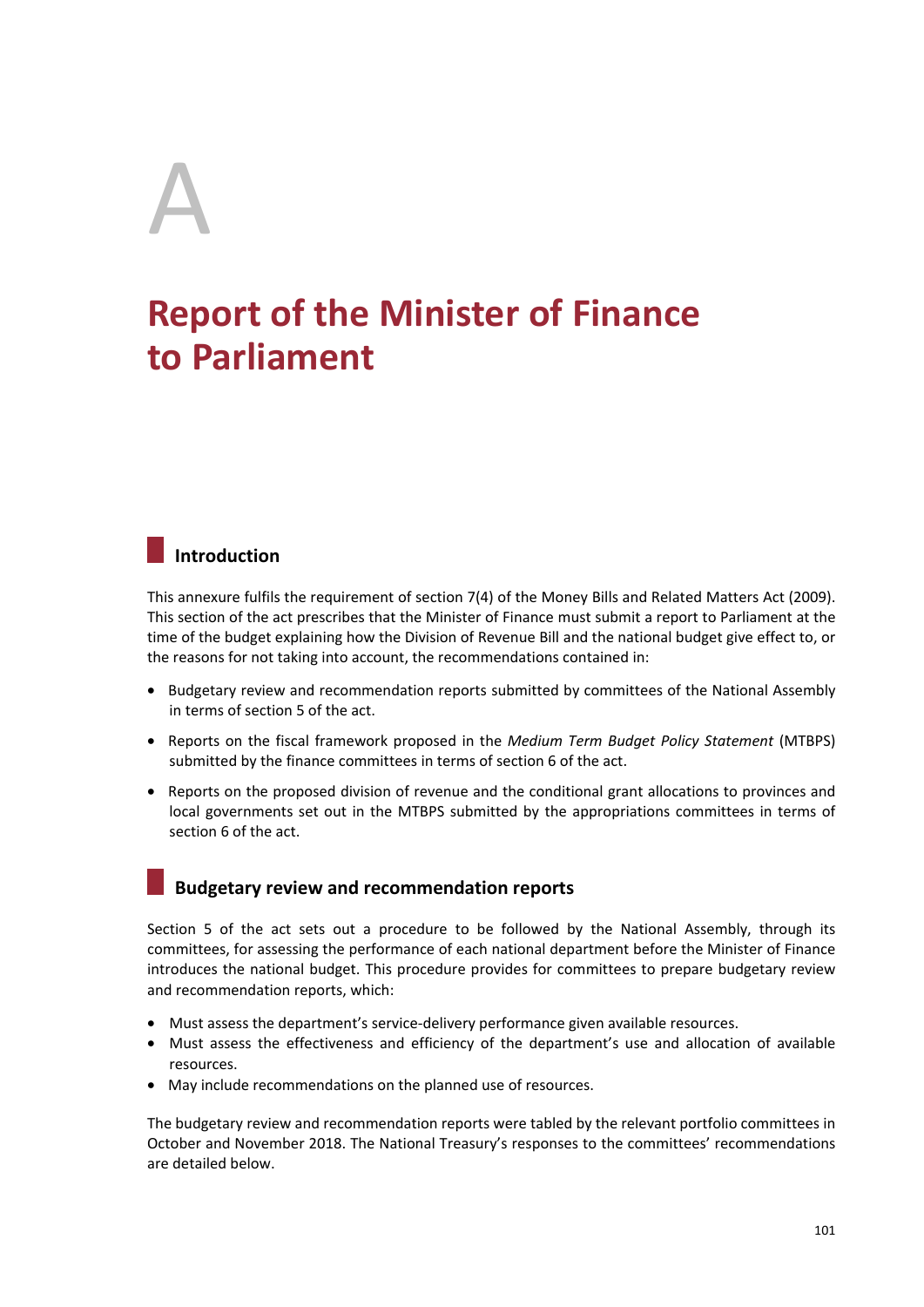#### **Portfolio Committee on Agriculture, Forestry and Fisheries**

*The committee recommends that there should be an intervention from the Minister of Finance for additional funding to the Agricultural Research Council (ARC), which is the government's premier agricultural research institution in the country that is on the verge of collapse due to underfunding. With the challenges that the sector is currently contending with, the collapse of the entity will be costly and risky to agricultural development, innovation and growth as South Africa will be forced to depend on privately-funded and international agricultural research innovations. Additional funding for the ARC is a necessity to give effect to the Malabo Declaration on Accelerated Agricultural Growth and Transformation for Shared Prosperity and Improved Livelihoods that was signed by African Heads of States including South Africa and the members of the African Union in Malabo, Equatorial Guinea in June 2014.* 

The National Treasury is aware of the ARC's important contribution to research and development. Over the medium term, the Department of Agriculture, Forestry and Fisheries has been allocated an additional R400 million (R130 million in 2019/20, R140 million in 2020/21 and R130 million in 2021/22), which will be transferred to the council for the construction of a foot and mouth vaccine facility at the Onderstepoort Veterinary Institute. The facility is expected to enhance the country's vaccine research capacity and ensure there is a secure supply of the vaccine.

However, government's ability to provide additional funds to the ARC is limited due to the constrained fiscal outlook. Departments, public entities and constitutional institutions are required to reprioritise funds within their existing baselines to fund any emerging priorities. Should the fiscal outlook improve, future recommendations for additional funding may be considered.

#### **Portfolio Committee on Basic Education**

*Together with relevant authorities, the department should fast track the implementation of plans to allocate ring-fenced funds for learner transport.* 

The National Treasury is part of the task team on this issue. The ring fencing can only happen once a policy decision is taken on whether the function lies with the Department of Basic Education or the Department of Transport.

*Consideration should be made for additional funding for the Accelerated Schools Infrastructure Delivery Initiative (ASIDI) programme given that expenditure on ASIDI projects increased at the end of 2017/18 and that the 2018/19 first quarter report showed that the programme had 83 schools under construction and another five schools had reached partial completion. Based on the current acceleration on the projects, it appears that the budget allocation will not be enough to complete the projects that are currently running.* 

In the 2018 Adjustments Appropriation Act, the ASIDI programme received a further R800 million for 2018/19.

#### *Consideration should be made to increase the budget of Umalusi due to its expanded mandate.*

Due to the constrained fiscal outlook, the scope to provide additional funding is limited. Departments, public entities and constitutional institutions are required to reprioritise funds within their existing baselines to fund any emerging priorities. Should the fiscal outlook improve, future recommendations for additional funding may be considered.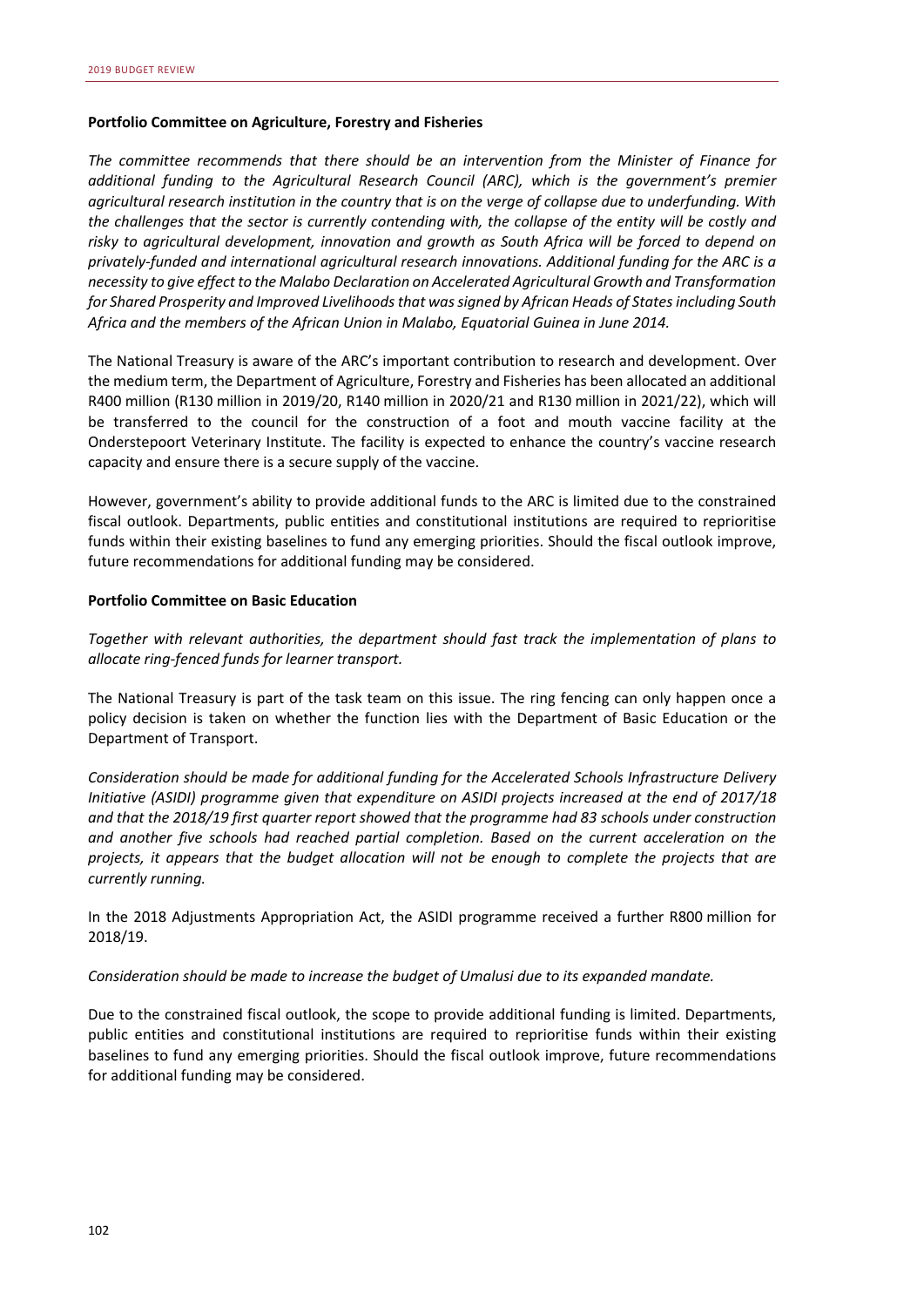#### **Portfolio Committee on Economic Development**

*National Treasury should brief the committee on the procurement processes that the Competition Commission is expected to follow for its sector-specific needs. This should happen before the third quarter of the current financial year.* 

The National Treasury is available to brief the committee on request.

#### **Portfolio Committee on Health**

*The Department of Health, National Treasury and provincial treasuries should allocate a certain amount to offset the growing expenditure on accruals.* 

Accruals incurred by provincial health departments have increased significantly in recent years, exceeding R14 billion as at 31 March 2018. Of this, R8 billion is older than 30 days. This partly reflects financial pressures in provinces, but it also reflects poor financial management. While accruals may need to be offset, it is important that provincial departments of health first demonstrate that they have controls in place to stop accrual growth. Once they have been have stabilised, national and provincial treasuries may consider additional allocations to offset existing accruals. It should also be noted that the 2017 Budget included an additional R1 billion to the provincial equitable share to alleviate pressure in medicine budgets, which contributes significantly to accruals in provincial health departments.

*The Department of Health and National Treasury should provide adequate funding to the Office (Office of the Health Ombud) in line with the recently approved structure for better reporting and functionality.* 

Spending in the Office of Health Standards Compliance, the entity which the Health Ombud falls under, has increased substantially in recent years, from R33.4 million in 2014/15 to R111.6 million in 2017/18. Despite this increase in spending, the entity declared a surplus of R31.8 million in 2016/17 and R35.5 million in 2017/18. The National Treasury approved the retention of these surpluses in both years. The National Treasury and the national Department of Health will continue to work closely with the Office of Health Standards Compliance and, through the annual budget process, ensure that the entity is adequately funded.

#### **Portfolio Committee on Higher Education and Training**

*A commitment to build 12 new Technical and Vocational Education and Training (TVET) college campuses by 2020 was made by government. However, only one new TVET college campus was completed and two were nearing completion and their operationalisation costs were funded through the skills fund. This had a negative impact on its sustainability and the rolling out of the skills development interventions. The committee recommends that voted funds be provided for sustainable ways of funding the operationalisation of all the 12 new TVET college campuses. Funding from voted funds has been secured from 2019/20 onwards for the three current sites (approximately R400 million from year 1). The remaining still needs to have a sustainable operational budget secured. The department should pursue discussions with National Treasury and other funders (for example SETAs) to secure the required funding in due course.* 

The National Treasury has added R967 million in the 2019 medium-term expenditure framework (MTEF) period (R200 million in 2019/20, R322 million in 2020/21 and R445 million in 2021/22) for the start-up operational costs of all new TVET colleges. Over the medium term, the Department of Higher Education and Training must ensure that these costs are part of plans for the building of any new TVET college to avoid using funds from the National Skills Fund and the sector education and training authorities. The TVET subsidy will fund ongoing operational costs and the department's baseline will provide for employee compensation.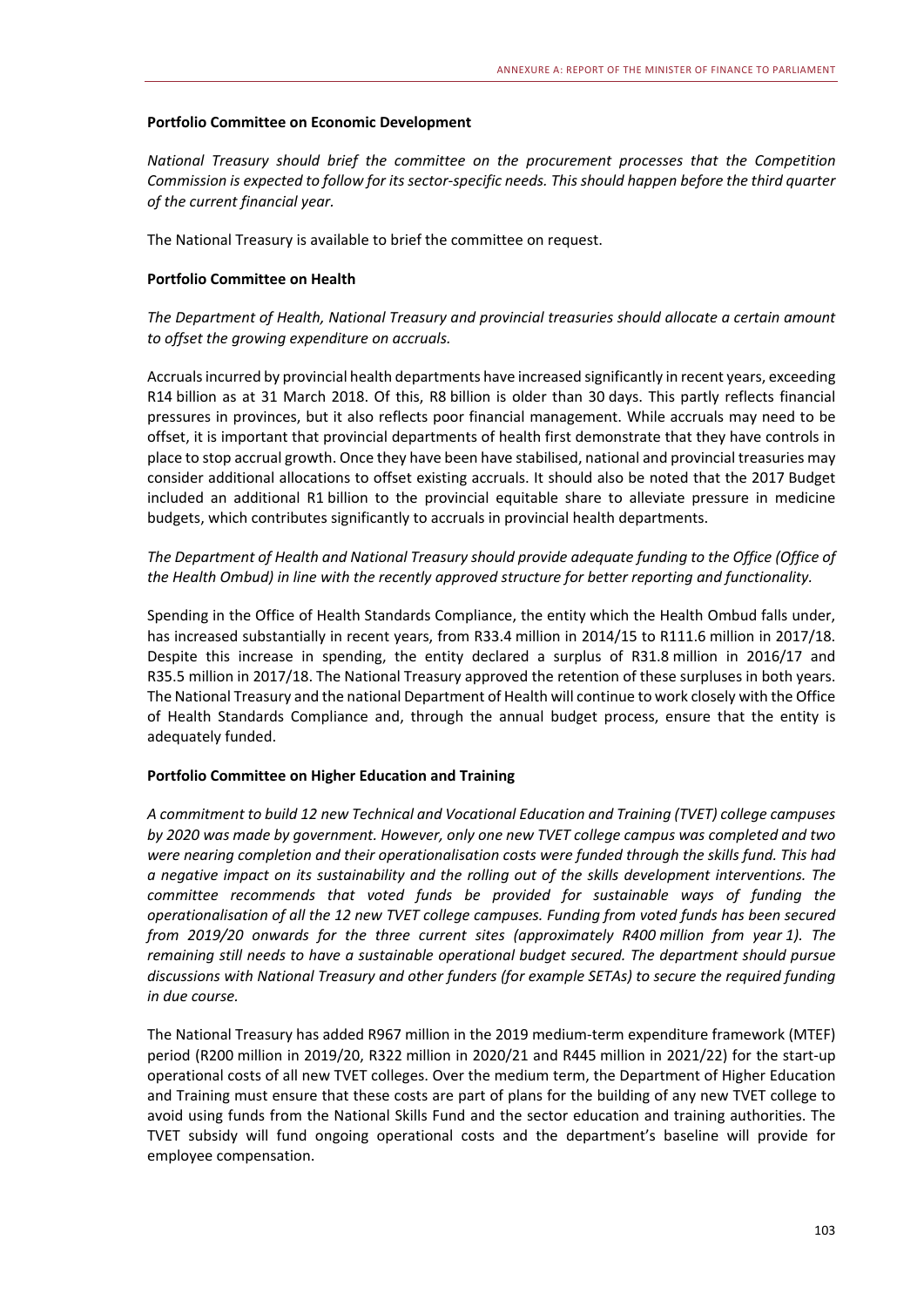#### **Portfolio Committee on Home Affairs**

*Additional funding should be made available to complete the harvesting of addresses during registration and voting as well ensuring that the biometric function of voter registration devices are operational before the National Elections in May 2019.* 

Due to the constrained fiscal outlook, the scope to provide additional funding is limited. Departments, public entities and constitutional institutions are required to reprioritise funds within their existing baselines to fund any emerging priorities. Should the fiscal outlook improve, future recommendations for additional funding may be considered.

*National Treasury should consider allocating more funding to the Independent Electoral Commission (IEC) for the completion of its ICT refreshment urgently.* 

Due to the constrained fiscal outlook, the scope to provide additional funding is limited. Departments, public entities and constitutional institutions are required to reprioritise funds within their existing baselines to fund any emerging priorities. Should the fiscal outlook improve, future recommendations for additional funding may be considered.

#### **Portfolio Committee on Justice and Correctional Services**

*The National Prosecuting Authority should be provided with additional funding to address the shortfall on its compensation of employees' budget, to fill vacancies, and to create capacity at new courts as well as additional funds for the resumption of its Aspirant Prosecutors programme.* 

Due to the constrained fiscal outlook, the scope to provide additional funding is limited. Departments, public entities and constitutional institutions are required to reprioritise funds within their existing baselines to fund any emerging priorities. Should the fiscal outlook improve, future recommendations for additional funding may be considered.

*Legal Aid South Africa should receive additional funding to prevent it from having to cut posts with adverse consequences for service delivery and to ensure that it is able to maintain its civil work despite the current fiscal environment.* 

To ensure Legal Aid South Africa remains sustainable, the entity will receive additional funding of R309 million over the medium term for compensation of employees, of which R104.5 million is reprioritised funding from the Department of Justice and Constitutional Development.

#### **Portfolio Committee on Labour**

*The committee recommends that additional funding be made available to the Commission for Conciliation, Mediation and Arbitration (CCMA) to enable it to fully implement its statutory obligations in terms of the National Minimum Wage, Basic Conditions of Employment Act and Labour Relations Act.* 

For the 2019 MTEF period, R109 million is added to the CCMA baseline (R30 million in 2019/20, R38 million in 2020/21 and R41 million in 2021/22) to address the increasing caseload arising from the implementation of the national minimum wage and amended labour laws. It will also be used to develop training material for commissioners and assessors to preside over advisory arbitration processes and to conduct balloting and certification processes.

#### **Portfolio Committee on Mineral Resources**

*National Treasury should fund the necessary infrastructural upgrade of the Council for Geoscience to ensure compliance with its designation as a national key point.*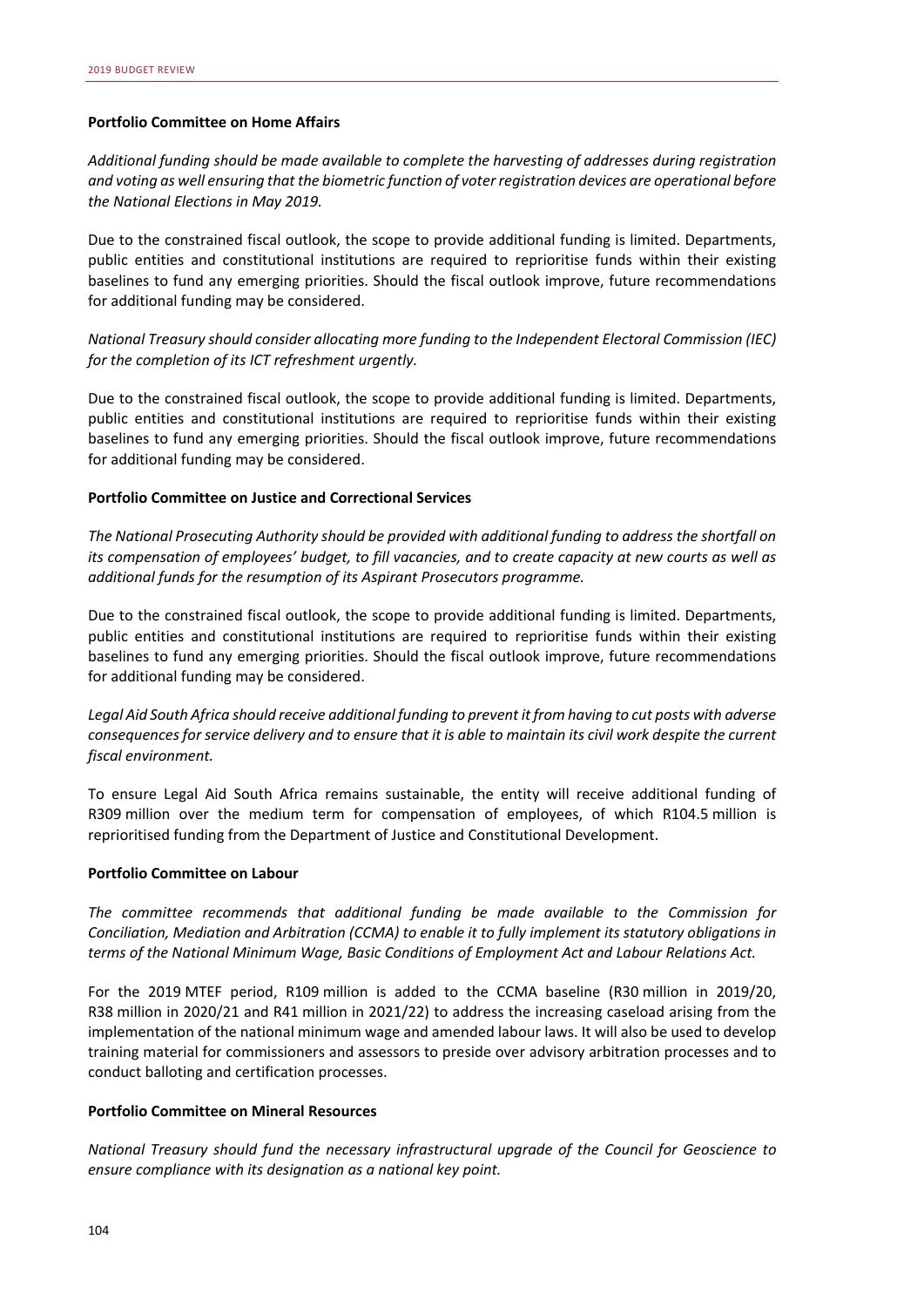The Council for Geoscience receives a total transfer allocation of R1.1 billion over the 2019 MTEF period (R420.9 million in 2019/20, R444.1 million in 2020/21 and R259.9 million in 2021/22) mainly for the entity's operations.

Due to the constrained fiscal outlook, the scope to provide additional funding is limited. Departments, public entities and constitutional institutions are required to reprioritise funds within their existing baselines to fund any emerging priorities. Should the fiscal outlook improve, future recommendations for additional funding may be considered.

*National Treasury should provide additional funding to the Department of Mineral Resources to be used in the upgrading of the cadastral system.* 

Cabinet has approved an additional allocation of R188 million in 2019/20 and R198.3 million in 2020/21 through government's economic competitiveness and support package for the Council for Geoscience's digital information system, building, equipment and facilities. This support is aimed at improving the services and quality of analytical and research work offered by the council.

#### **Portfolio Committee on Police**

*The committee recommends that funds allocated to the Integrated Justice System (IJS) Revamp project should be allocated correctly between operational and non-operational functions.* 

During the 2019 MTEF process, the Peace and Security functional group decided that, with effect from 1 April 2019, the funding allocated to the South African Police Service (SAPS) for the IJS programme will be shifted to the Department of Justice and Constitutional Development. This department, through the IJS Board, is responsible for the governance of the entire programme. This will address the current overlap between the programme's operational and non-operational functions, ensuring more effective coordination, governance, project prioritisation and spending.

SAPS remains a key role player in the implementation of the programme. Although funds for the IJS programme will be shifted to the Department of Justice and Constitutional Development, the SAPS will keep its allocation for the implementation of the criminal justice system seven-point plan over the medium term.

*National Treasury should consider the application by the Independent Police Investigative Directorate (IPID) for funds derived from other revenue streams, like the Criminal Assets Recovery Account (CARA) to upgrade its ICT infrastructure.* 

The National Treasury does not have the authority to make decisions regarding the use of CARA funds. This authority lies with the CARA committee, which is responsible for providing Cabinet with recommendations on the use of funds and giving advice on specific issues related to the criminal assets recovery process. As part of the 2019 MTEF process, the National Treasury invited representatives from the CARA unit within the Department of Justice and Constitutional Development to present at the Peace and Security functional group on CARA and the process to be followed by departments when making submissions for funding requests. The IPID was also part of this meeting.

*The Ministers of Finance and Public Works should address the alleged continuation of payments to the owner of the City Forum building despite the lease agreement having been found to be invalid.* 

The National Treasury has been working with the IPID and the Department of Public Works to resolve this matter. The Department of Public Works is procuring alternative accommodation for the IPID.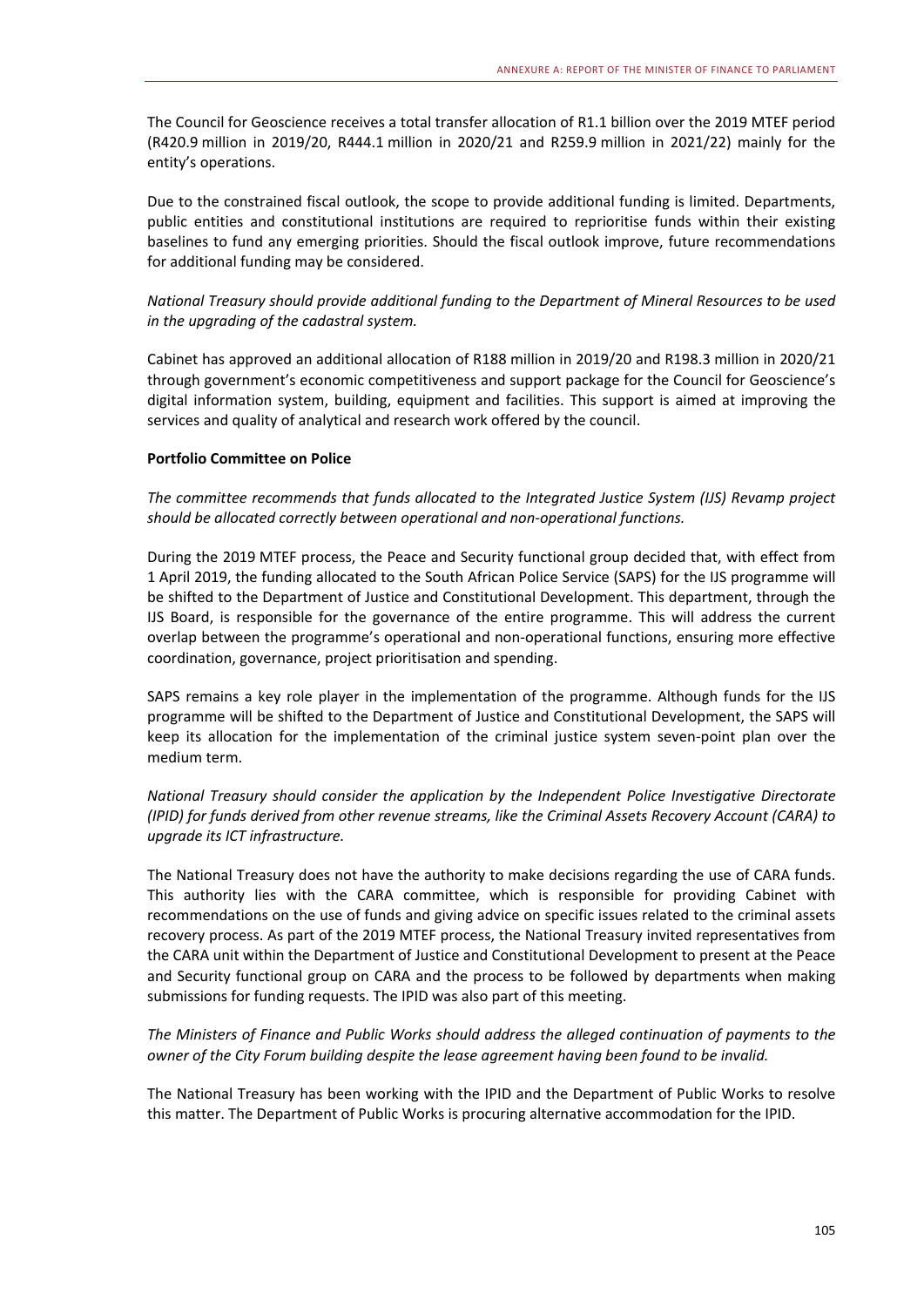*The Civilian Secretariat for Police should address the challenges regarding inadequate office space. The National Treasury should engage the SAPS to reallocate the funds for office accommodation to the department.* 

The National Treasury supports this recommendation. Through a mediation process including the Civilian Secretariat for Police and SAPS, the National Treasury has facilitated the shifting of R20.3 million over the 2019 MTEF period from SAPS to the Civilian Secretariat for Police for office accommodation.

#### **Portfolio Committee on Public Enterprises**

*The Minister of Finance should utilise his vested power to hold the shareholder representatives and others in the state-owned companies to account on financial management as articulated in the Public Finance Management Act (PFMA) of 1999.* 

The National Treasury works closely with shareholder representatives, including the Department of Public Enterprises and state-owned companies, to ensure compliance with the PFMA. In cases where there are audit findings, the National Treasury continuously engages and monitors the entities' implementation of remedial measures. It also considers continuous breaches of the PFMA when evaluating requests for additional funding. However, it is the responsibility of accounting authorities to take remedial action where breaches such as unauthorised, irregular and wasteful expenditure have taken place.

*The Minister of Finance should assist the Department of Public Enterprises to identify business and environmental risks associated with state-owned companies.* 

On receipt of the annual reports and corporate plans for state-owned companies from the Department of Public Enterprises, the National Treasury analyses them, after which it provides feedback to the department annually. Where necessary, engagements between the two departments and the stateowned companies may take place.

*The Minister of Finance should assist government through mechanisms to reduce risks associated with wholesale funding and limit exposure of state-owned companies. The Financial Sector Regulation Act of 2017 lays the foundation of the Twin Peaks model of financial regulation and confers on the South African Reserve Bank (SARB) an explicit statutory mandate to enhance and protect financial stability.* 

The Financial Sector Regulation Act does not apply to the wholesale funding risks to state-owned companies and exposures of state-owned companies, but only to financial institutions. The credit and market risks faced by state-owned companies should be managed by the respective entity's finance and risk department and reported to the board on a regular basis. The auditors and executive authorities of these institutions must ensure that they have best-practice frameworks to mitigate these risks.

*The Minister of Finance should introduce a transparent framework in terms of how to run state-owned companies commercially, and compensate them for any development mandate expenditure through budget transfers.* 

The accounting authority of a state-owned company is the board of directors. The board has a fiduciary duty to ensure that institutions operate on a going-concern basis. If the institution fails to remain a going concern, then boards are required by law to begin an orderly winding down of the entity. The National Treasury developed a template for costing developmental mandates, which has been shared with executive authorities. The state-owned companies are completing the framework's costing template. This is a process that must be overseen by the institution's board of directors and executive authority. However, funding developmental mandates should be considered alongside other expenditure priorities and the overarching objective of fiscal sustainability in the appropriations process.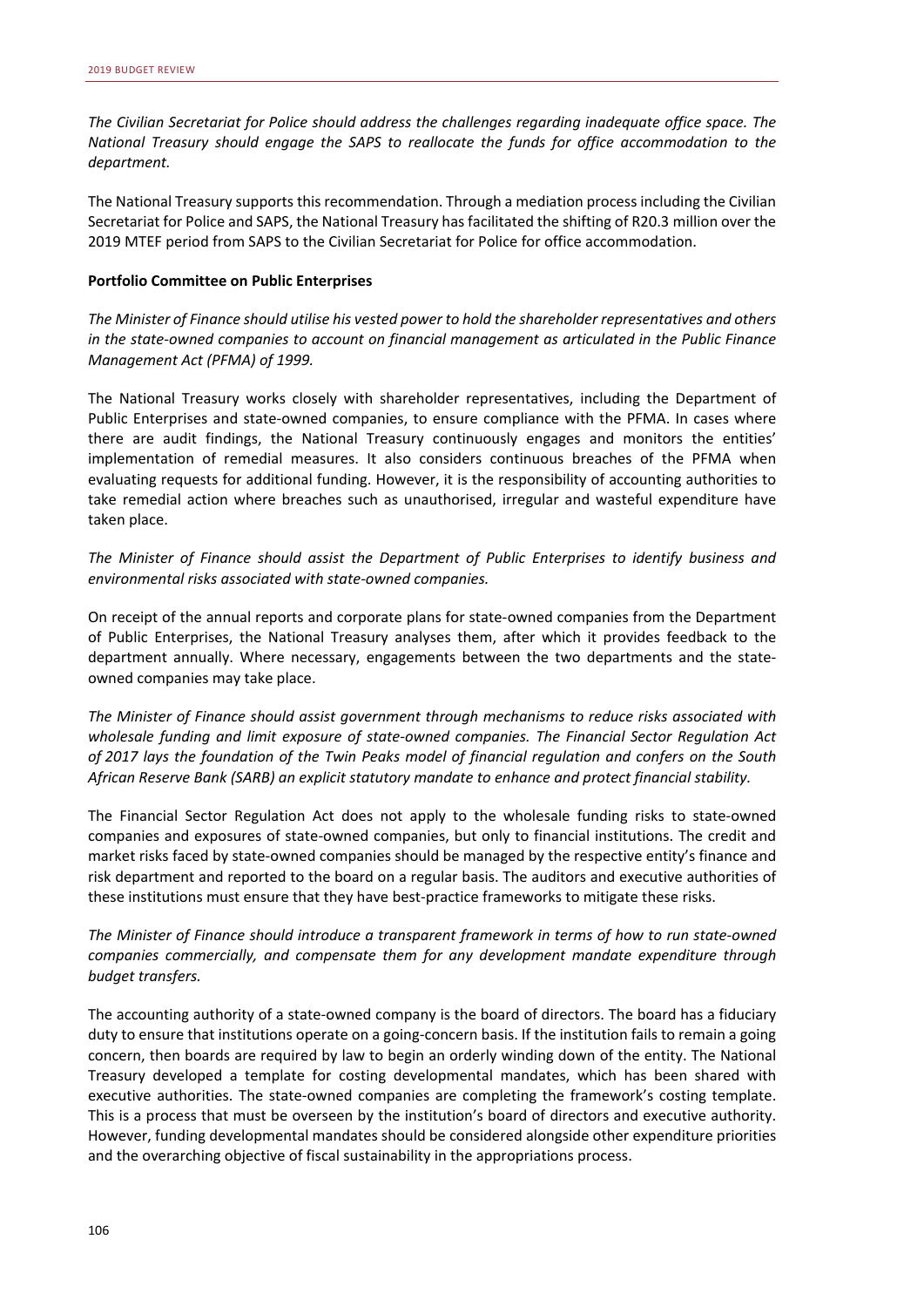*The Minister of Finance should enhance fiscal policy to create buffers against shocks through the development of a framework with threshold levels on the minimisation or avoidance of risky contingent liabilities.* 

The National Treasury has a number of mechanisms in place to monitor government's guarantee exposures. These include a central register where all national government guarantees are recorded. The register is updated quarterly with the latest issuances and usage of guarantees, and is published in the *Budget Review* as required by the Constitution. The Fiscal Liabilities Committee assesses government's contingent liabilities. Once guarantees are issued, the committee reviews credit risk reports on the guarantee portfolio and reports on compliance with guarantee conditions. The National Treasury conducts annual credit risk assessments on all state-owned companies that have been granted guarantees. Each entity with a guarantee is charged a fee, which is deposited into the National Revenue Fund. These fees act as a disincentive for guarantee applications and defray the costs of a call on a guarantee. Ultimately, however, the only way to reduce contingent liability risk to the fiscus from public entities is for these institutions to generate sufficient income to service their guaranteed obligations. This is a process that must be overseen by the boards of these entities.

*The Minister of Finance should provide leadership on revenue enhancement in state-owned companies with regards to the review of pricing models, selling non-productive assets, and collecting arrears.* 

The legislation governing public entities requires that the boards of state-owned entities develop and approve strategies and turnaround plans for the companies. Routine business activity such as asset disposal and arrear management must be executed by the company's management.

#### **Portfolio Committee on Public Works**

*Engage with the National Treasury taking into account measures contained in the Intergovernmental Relations Framework Act (2005) so that the Independent Development Trust (IDT) can collect management fees and all debt owed to it from client departments. These engagements to be reported to the committee on interventions before the budget vote process in the 2018/19 financial year on regulatory measures and action steps to ensure that all heads of departments (HoDs), Directors-General, and accounting officers of departments and heads of organs in future pay fees owed in the financial year that projects are planned and completed.* 

The National Treasury welcomes the recommendation. The IDT has approached the Department of Public Works and the National Treasury for technical assistance in improving its revenue collection. The National Treasury will engage with the trust and the department to identify suitable ways for the entity to collect management fees on time. The National Treasury is reviewing its Instruction 04 of 2014/15 (management fees to be charged by the IDT) to strengthen areas relating to effective and efficient revenue-collection measures, and to close any gaps in the trust's revenue and debt management practices. It will continue to discuss revenue and debt management with the IDT, implementing agencies and the Department of Public Works over the medium term.

#### **Portfolio Committee on Rural Development and Land Reform**

*The committee recommends that the Minister of Finance should assist the Commission on Restitution of Land Rights (CRLR) to develop and implement strategies for settling the commitment register of R5 billion within the MTEF period. The strategy should also address the suspense account of the Commission.* 

The Department of Rural Development and Land Reform is allocated R3.6 billion in 2019/20, R3.3 billion in 2020/21 and R3.5 billion 2021/22 for its restitution programme. The National Treasury, through the Government Technical Advisory Centre, has been helping the commission to implement strategies for settling land claims quickly. It is also willing to assist the commission in addressing concerns regarding the suspense account, guided by the Minister of Rural Development and Land Reform.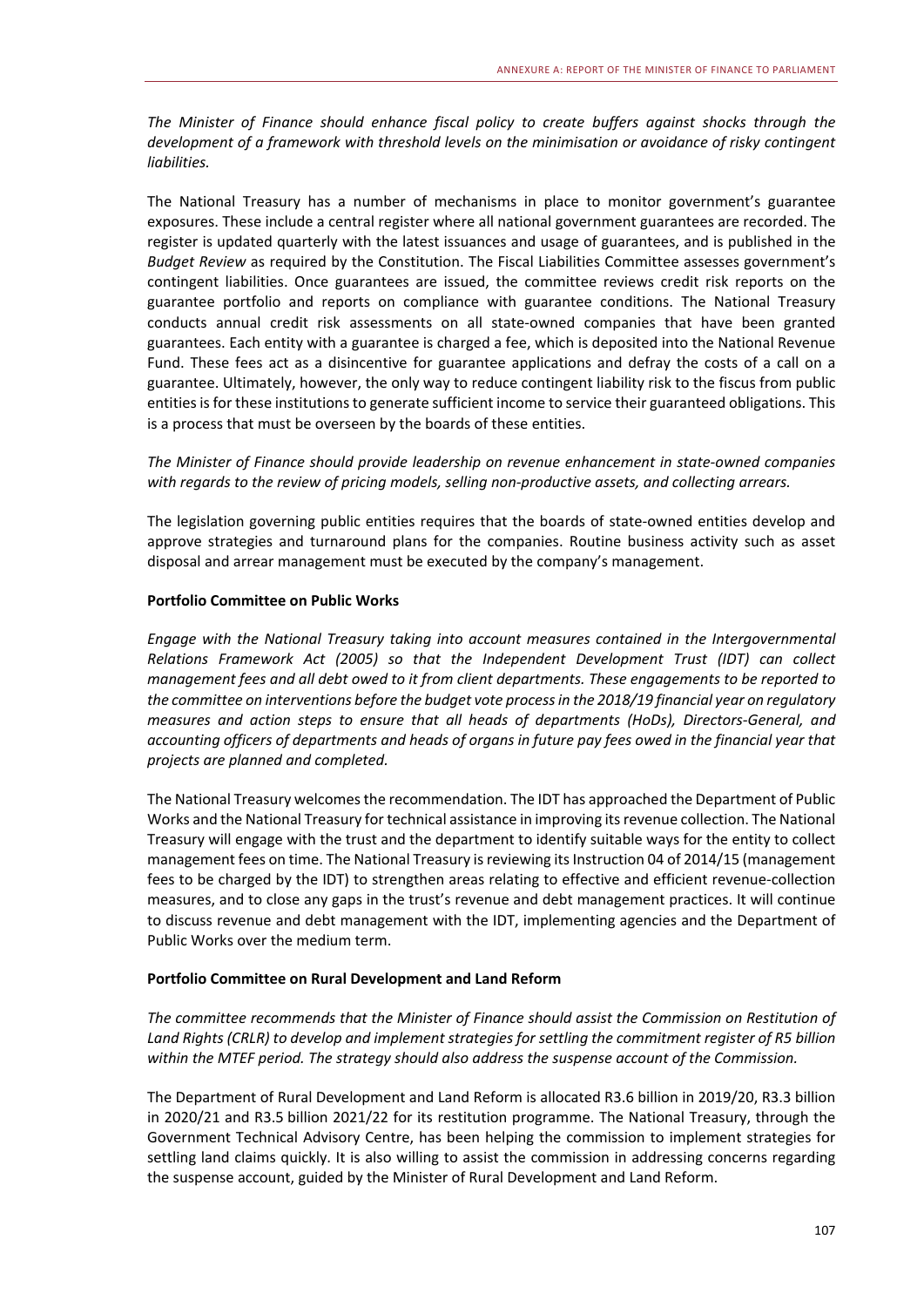*Support the Commission, which meets the criteria for a national public entity in terms of Section 1 of the PFMA, to become a fully autonomous entity as envisaged in the Restitution of Land Rights Act (1994). Autonomy will help the CRLR to comply with the requirements of an entity as well as improve service delivery efficiency. Therefore, the Minister of Finance in consultation with the Minister of Rural Development and Land Reform and the Chief Land Claims Commissioner should consider making budgetary allocation that would allow the CRLR to be an autonomous national public entity accountable to the Minister of Rural Development and Land Reform as well as Parliament.* 

There are ongoing consultations between the CRLR and the National Treasury to establish it as a fully registered entity. During the 2019 MTEF period, the Department of Rural Development and Land Reform submitted an additional funding request of R2.7 billion over the MTEF period for the establishment of a fully autonomous commission. However, due to the constrained fiscal outlook, the scope to provide additional funding is limited. Should the fiscal outlook improve, future recommendations for additional funding may be considered. The commission should meanwhile continue using the Department of Rural Development and Land Reform's resources.

*The Minister of Finance should assist the Department of Rural Development and Land Reform and Department of Agriculture, Forestry and Fisheries to develop a comprehensive policy on integrated development support for agricultural land reform in line with the blended finance model involving the National Treasury and the Land Bank.* 

The National Treasury is ready to assist these departments and will be guided by the Minister of Rural Development and Land Reform and the Minister of Agriculture, Forestry and Fisheries. A total of R887 million has been allocated to the Department of Agriculture, Forestry and Fisheries over the medium term to be transferred to the Land Bank for the blended finance mechanism.

*The Minister of Finance should ensure that the budget is allocated for the Office of the Valuer-General to enable smooth running of the office.* 

Over the 2019 MTEF period, R451.8 million was allocated to the Office of the Valuer-General. By the end of 2017/18, the entity had a surplus of R51.1 million, of which R41.1 million was surrendered to the National Revenue Fund.

#### **Portfolio Committee on Science and Technology**

*The Minister of Science and Technology should continue her engagement with the National Treasury to secure additional funding for the science and technology portfolio and that the committee supports all funding requests made in this regard.* 

The National Treasury recognises the importance of science, technology and innovation in growing the economy. The Department of Science and Technology has been allocated R25 billion over the medium term. Of this, the department transfers 92 per cent to its entities to fund research and development programmes that form the strategic foundation for scientific innovation. The department will also receive donor funding amounting to R118.8 million over the 2019 MTEF period for projects relating to the green economy and strengthening the smallholder essential oils value chain. Due to the constrained fiscal outlook, the scope to provide additional funding is limited. Departments, public entities and constitutional institutions are required to reprioritise funds within their existing baselines to fund any emerging priorities. Should the fiscal outlook improve, future recommendations for additional funding may be considered.

*The Minister of Science and Technology advises against all proposed funding reductions from the National Treasury and that the regulations regarding the non-acceptance of Memoranda of Agreement for remunerated services be reconsidered in light of the adverse effect it has had on entities like the Council for Scientific and Industrial Research (CSIR) who could not secure its targeted contract income.*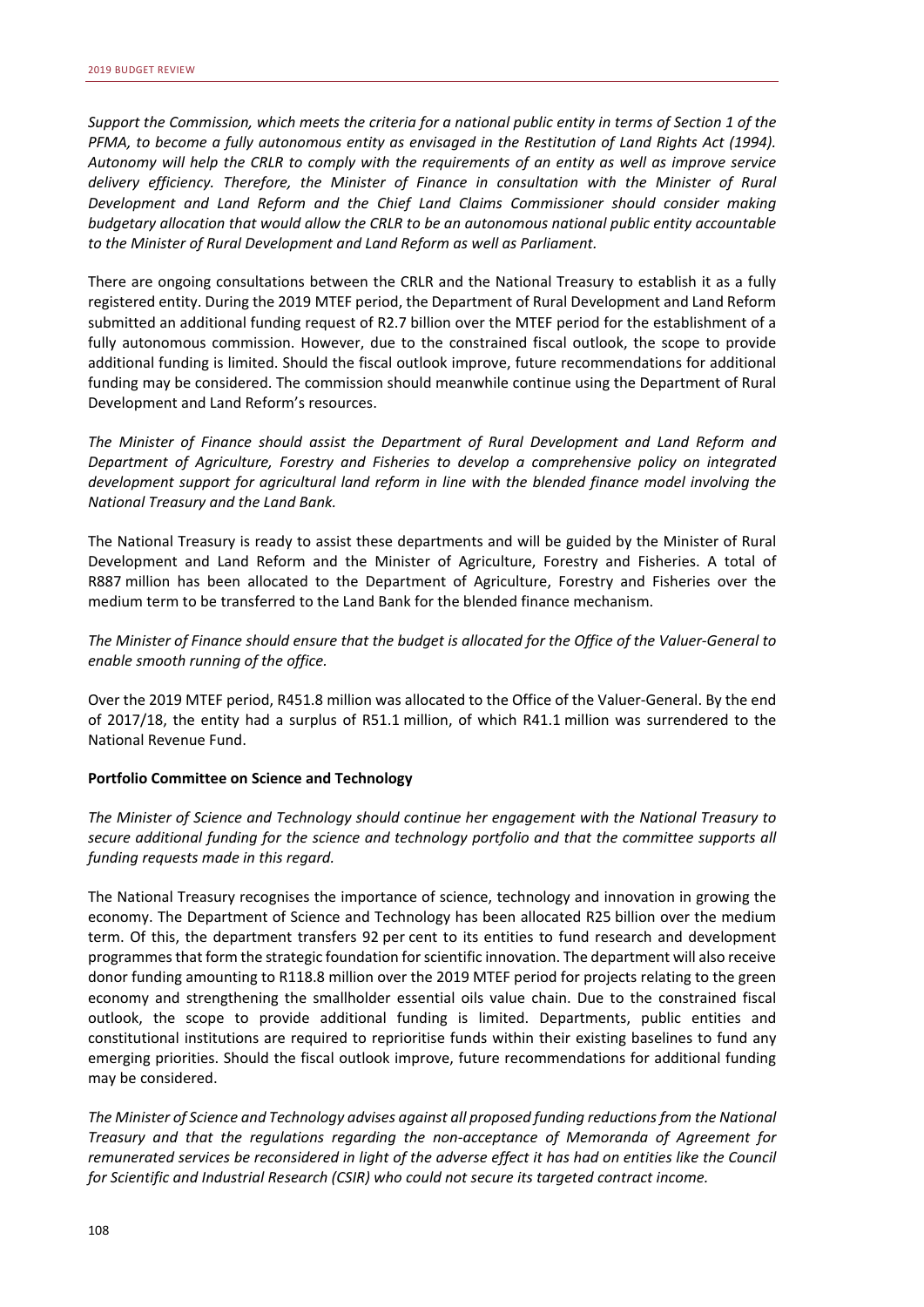Given the tight fiscal environment and the need for the National Treasury to direct spending to other pressing national priorities that are underfunded, reductions have been effected across all votes, particularly on entities with favourable financial positions and large cash reserves. Baseline reductions to science and technology spending have been kept to a minimum.

*National Treasury should elaborate on its view that, "the department's six entities are adequately funded to deliver on their mandate given the yearly applications to the National Treasury to retain surplus funds." The committee maintains that the performance delivery of the entities has been structured around the budgets that have been allocated to them, and not according to all the responsibilities that they are mandated to fulfil.* 

In 2018/19, the National Treasury applied stringent measures on the retention of surpluses, requiring compelling evidence on the need to retain funds. Entities under the Department of Science and Technology are adequately funded to deliver on their mandate given the amount of transfers they receive in relation to their respective mandates. This is further supported by cash reserves in the entities' bank accounts that accumulate interest, resulting in the requests to retain cash surpluses. Over the 2019 MTEF period the Department of Science and Technology will transfer the majority of its allocated budget to its entities to execute their mandates, and these entities also generate profits from their activities and the services they render to various stakeholders. Moreover, entities' performance indicators indicate that they are able to achieve their targets with the allocated budget as shown in the various annual reports and annual performance plans submitted to the National Treasury.

#### **Portfolio Committee on Small Business Development**

*The committee had in the past recommended that the department needs to engage National Treasury in order to ascertain how much it would cost to establish necessary institutional support structures such as Co-operatives Development Agency, Co-operatives Advisory Council, Co-operative Development Fund and Co-operatives Tribunal, including discussions with the Department of Higher Education concerning the Cooperatives Training Academy. In light of the present co-operatives mortality rate such institutional support structures are indispensable.* 

Since 2017, the National Treasury has recommended that the Department of Small Business Development consider creating a unit within the department that will execute the functions of the Cooperative Banks Development Agency until the fiscal framework permits the establishment of a standalone agency.

#### **Portfolio Committee on Tourism**

*The committee recommends that the Minister of Finance, through the National Treasury develops a tourism funding model for local government through determining a percentage of the budget that could be ring-fenced for tourism in the Division of Revenue allocations, in order to advance destination enhancement, market access, product development, and linkages to the Local Economic Development budget.* 

Government recognises the importance of tourism and the role municipalities play in facilitating its growth. Within the local government fiscal framework, most economic functions are funded from local government's own revenues. These revenues are raised primarily from the sale of services and property rates and account for 70 per cent of all municipal revenues. These are an appropriate source of funding for economic functions, as increased economic activity – including increased tourism traffic – will result in higher property values and sales of services, thereby helping to fund the cost of these functions. The opportunities for tourism promotion and the type of investment needed are likely to vary widely across South Africa's 257 municipalities, making it difficult to prescribe a one-size-fits-all approach to how much municipalities should spend in this area. Many activities that are essential to enhancing tourism also overlap with other functions, such as improving public transport, upgrading parks and ensuring the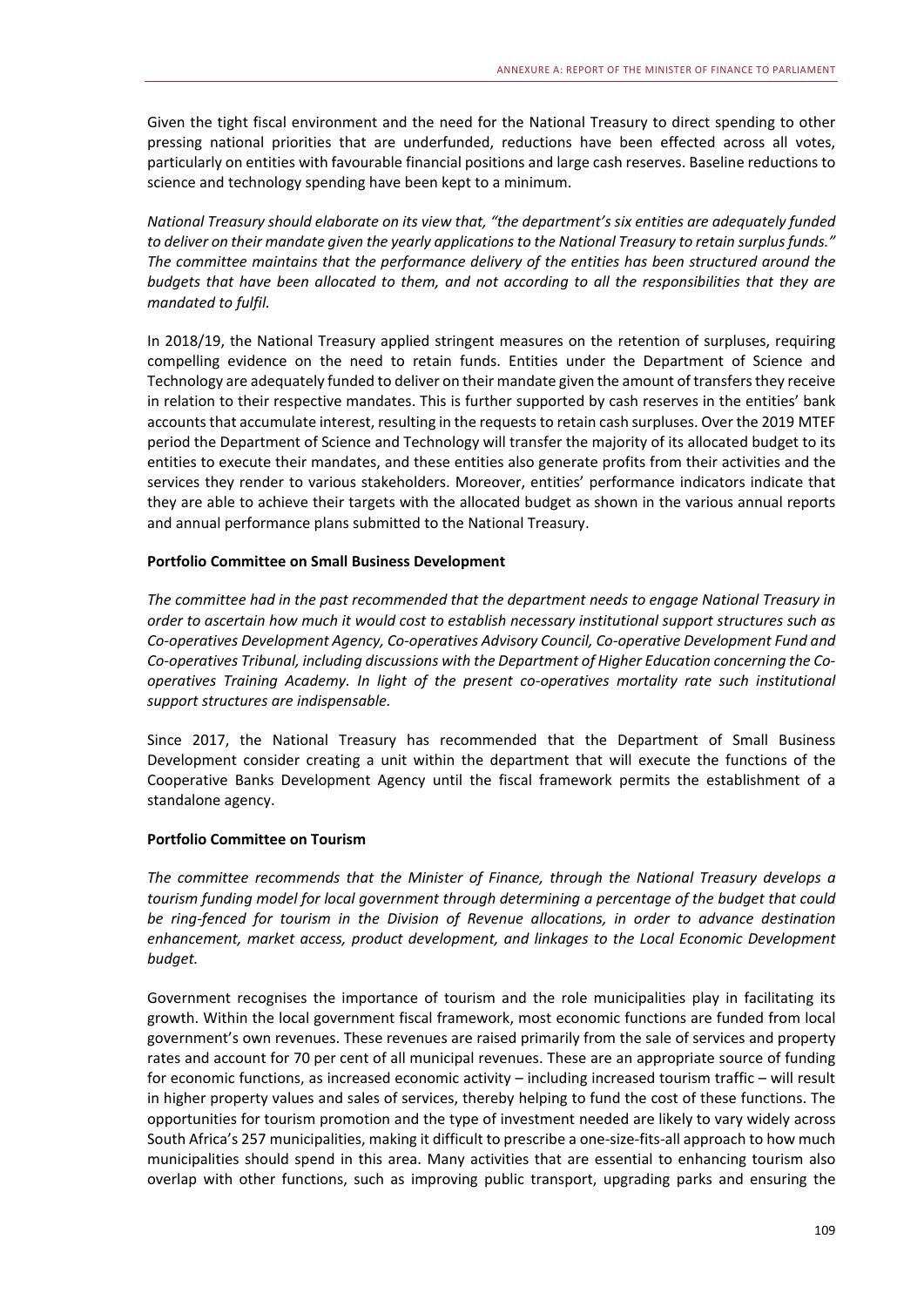reliability of basic services. These are core municipal activities that can also improve the tourism potential of an area. Municipal councils are appropriately placed to decide on suitable tourism promotion projects in their areas.

*The Minister of Finance through the National Treasury should capitalise the Tourism Transformation Fund*  with the budget commensurate to the transformation imperatives of the tourism sector which still *resembles the apartheid patterns of ownership, management and control.* 

The National Treasury acknowledges the importance of tourism and the need for the development and transformation of the sector. However, due to the constrained fiscal outlook, the scope to provide additional funding is limited. Departments, public entities and constitutional institutions are required to reprioritise funds within their existing baselines to fund any emerging priorities. Should the fiscal outlook improve, future recommendations for additional funding may be considered.

*The Minister of Finance should advise Parliament on the feasibility of introducing a Tourism Tax that could be introduced in South Africa, and whether such a tax would have a substantial impact on the increase of budget appropriated to the Tourism Vote.* 

The South African tourism levy charges the consumer a 1 per cent levy for the use of specific tourism services. The funds collected are primarily used by South African Tourism to promote the country as a preferred travel and tourism destination. Any consideration to introduce other taxes will need thorough evidence-based research.

#### **Portfolio Committee on Trade and Industry**

*The Minister of Trade and Industry should consider engaging with the Minister of Finance with a view to make funding available for maintenance, upgrading and investment in new technology for the technical institutions such as the South African Bureau of Standards, the National Metrology Institute of South Africa and the National Regulator for Compulsory Specifications to improve efficiency and ensure modernization during the outer years of the Medium Term Expenditure Framework.* 

Due to the constrained fiscal outlook, the scope to provide additional funding is limited. However, during the 2018 adjustments budget, R100 million was shifted from the special economic zones incentive programme to the South African Bureau of Standards to replace outdated infrastructure. The National Metrology Institute of South Africa and the National Regulator for Compulsory Specifications were also allowed to retain surpluses from 2017/18 to allow the entities to respectively acquire a new building and modernise systems. In addition, the Department of Trade and Industry is considering reprioritising more resources within its baseline to fund critical priorities within the South African Bureau of Standards and the National Metrology Institute of South Africa.

#### **Portfolio Committee on Water and Sanitation**

*The Minister of Water and Sanitation and the Minister of Finance should ensure that the Department of Water and Sanitation, in consultation with National Treasury and the Department of Cooperative Governance and Traditional Affairs (CoGTA) where necessary, urgently develops and implements a financial recovery plan for the improvement of the department's financial position and service delivery performance. Furthermore, National Treasury should consider secondment of the Government Technical Advisory Centre officials to assist the Department of Water and Sanitation with the development and implementation of a financial recovery plan.* 

The National Treasury has supported the Department of Water and Sanitation in drafting a financial recovery plan. This draft plan aims to review control measures related to supply chain, programme and project management, addressing leadership in the department, capital budgeting and staff morale. The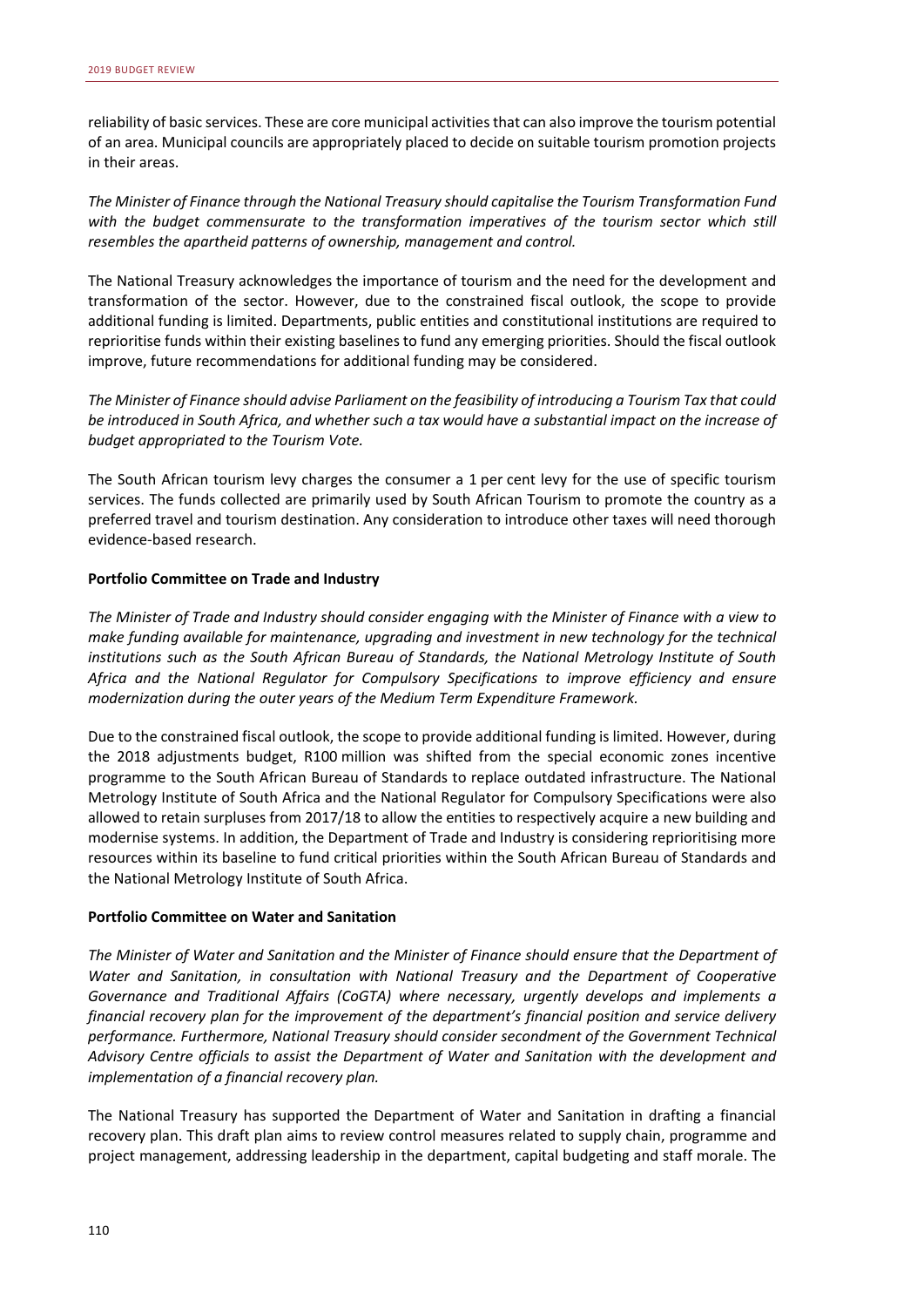department's accounting officer, who is responsible to manage expenditure, revenue, assets and liabilities, in terms of section 38 of the PFMA, should sign off and implement this plan.

#### **Portfolio Committee on Women in the Presidency**

*The committee recommends that the funding model for the Commission for Gender Equality (CGE) should be aligned with the rest of the Chapter 9 institutions, in particular the Public Protector, to enable it to optimally give effect to its mandate.* 

The National Treasury has taken note of this recommendation. The funding model for the CGE is similar to that of the Public Protector of South Africa: both are funded through transfer payments in the votes of the Department of Women and the Department of Justice and Constitutional Development respectively.

*The CGE should be provided with additional funds in order to retain existing staff and attract new staff. Specific emphasis should be placed on the funding of staff for legal clinics, public education and information, communication and legal support. To this end, provinces with the largest case load should be prioritised where offices require additional support.* 

Due to the constrained fiscal outlook, the scope to provide additional funding is limited. Departments, public entities and constitutional institutions are required to reprioritise funds within their existing baselines to fund any emerging priorities. Should the fiscal outlook improve, future recommendations for additional funding may be considered. The National Treasury will continue to engage the CGE as part of the budget process, specifically in relation to the issues highlighted by the committee.

### **Recommendations on the fiscal framework proposed in the MTBPS**

#### **Recommendations of the Standing Committee on Appropriations on the South African Airways Special Appropriations Bill**

*That the Minister of Finance should ensure the following conditions are implemented: i) Impose conditions to be met by the SAA before any part of the amount is transferred; ii) Impose conditions to be met by the SAA after the transfer of any part of the amount; and iii) Stop the use of the amount in respect of which conditions have been imposed in terms of subparagraph (ii), until such conditions are met.* 

The Minister of Finance has set the following conditions:

Before transfer of funding:

(i) The entire R5 billion should only be used to repay government guaranteed debt.

(ii) SAA should submit to the National Treasury and Department of Public Enterprises the maturity profile of government guaranteed debt together with the negotiation plans to extend the rest of the airline's government guaranteed debt and to manage other short-term debt with different lenders.

(iii) The exact amount of the maturing debt should be transferred two days before maturity date by the Department of Public Enterprises.

(iv) The department should not transfer more than the amount of the maturing debt at a time.

After transfer of funding: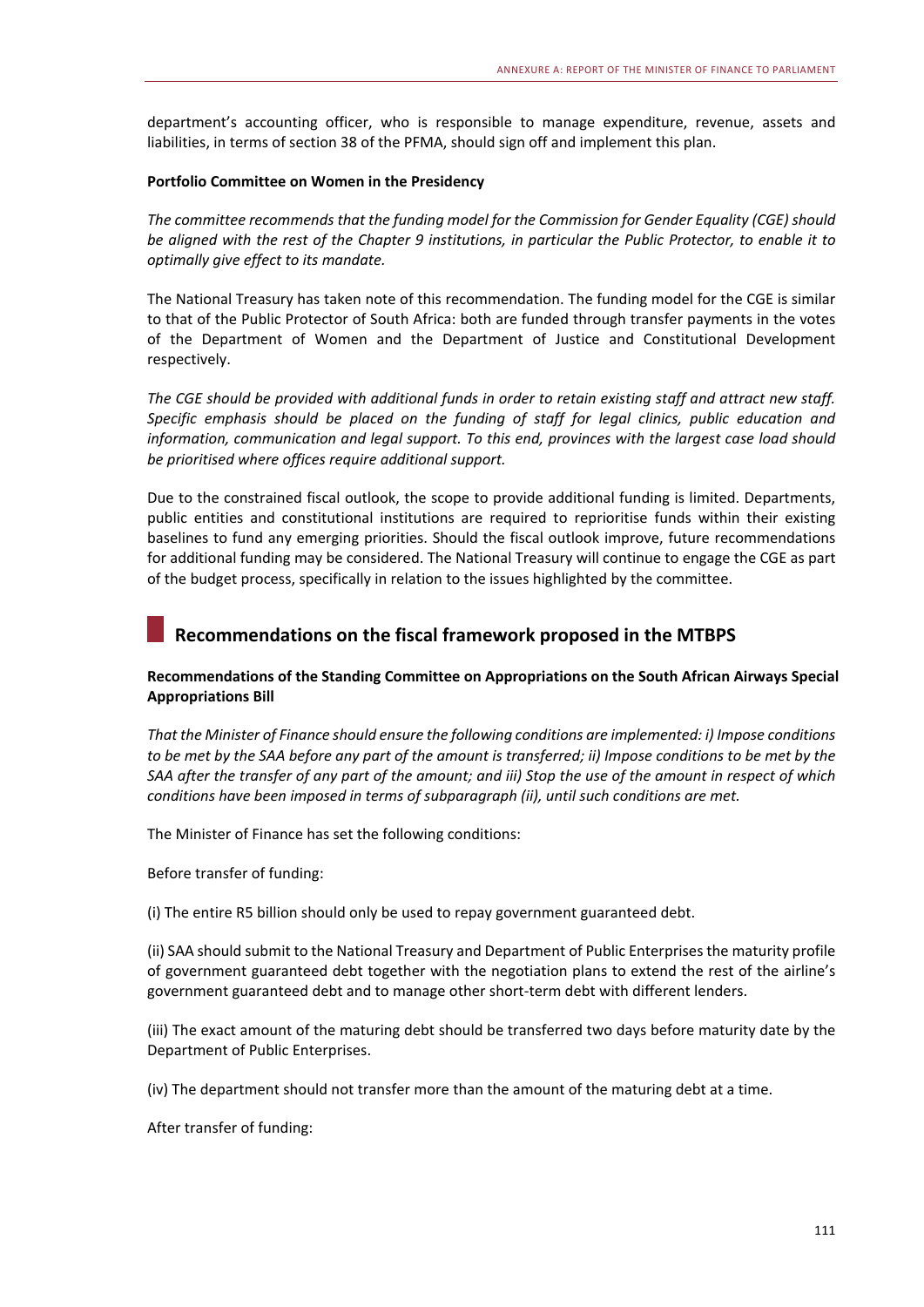(v) By 28 February 2019, SAA must report on the progress made on the initiatives that have been implemented to improve working capital management and reduce reliance on short-term government guarantees. Updates on these initiatives should be provided on 30 April 2019, 31 July 2019, 31 October and 31 December 2019. Thereafter, updates should be provided by the last day of each quarter.

(vi) On a quarterly basis, SAA must provide financial performance reports including progress on debt repayment and progress on the implementation of measures in condition (v).

*That any future considerations for recapitalisation of SAA and other entities are benchmarked against comprehensive assessment of the utilisation of bailout funds within the context of key performance indicators.* 

Ordinarily, a state-owned company maintains its status as a going concern if it is able to generate sufficient internal resources to cover its operations and new investments. A bailout only becomes necessary when a firm is no longer able to service commitments falling due that are guaranteed by the state. To prevent future bailouts, the boards of state-owned companies must develop and implement strategies that return these institutions to profitability.

*That National Treasury in its review of the Supply Chain Management Reforms considers the extent to which laws and regulations enable profitability and competitive edge for state owned entities.* 

The turnaround of SAA is led by the airline's board, with oversight provided by the Department of Public Enterprises. This turnaround includes strategies to enable the airline to return to financial sustainability, which focus on efficient, equitable and value for money supply chain management. Due to the separation of powers, government departments do not amend laws, but implement laws passed by Parliament.

#### **Recommendations of the Standing Committee on Appropriations on the 2018 Adjustments Appropriation Bill**

*That the Minister of Finance should ensure that National Treasury investigates and implements mechanisms aimed at supporting the programme participants of the Employment Creation Facilitation Fund to ensure that the fund is utilised optimally for its intended objective*.

The National Treasury remains an important supporter of job creation in the country and continues to support the efforts of the Jobs Fund. Since its formation in 2011, the Employment Creation Facilitation Fund (now the Jobs Fund) has worked to encourage innovation in job creation through structured partnerships with the private, public and non-profit sectors by awarding once-off grants to organisations through a competitive process. As of December 2018, the Jobs Fund has disbursed R4.6 billion in grant funding to 125 projects and leveraged R8.6 billion in matched funding. These projects have created more than 170 000 permanent jobs and more than 55 000 short-term jobs, in addition to providing training for over 240 000 people and placing more than 20 000 young people in internships.

#### **Recommendations of the Standing Committee on Appropriations on the 2018 MTBPS**

*The Committee notes that the MTBPS made no mention of the Mandate Paper, which was introduced as one of the budget prioritisations tool last year, and requires NT to provide greater clarity on this at the next quarterly meeting.* 

The Department of Planning, Monitoring and Evaluation was fully involved in all the meetings of the 2018 Medium Term Expenditure Committee. The mandate paper was discussed and used to guide decisions at these meetings. The allocations made in the 2018 MTBPS reflect the recommendations and implications of the mandate paper.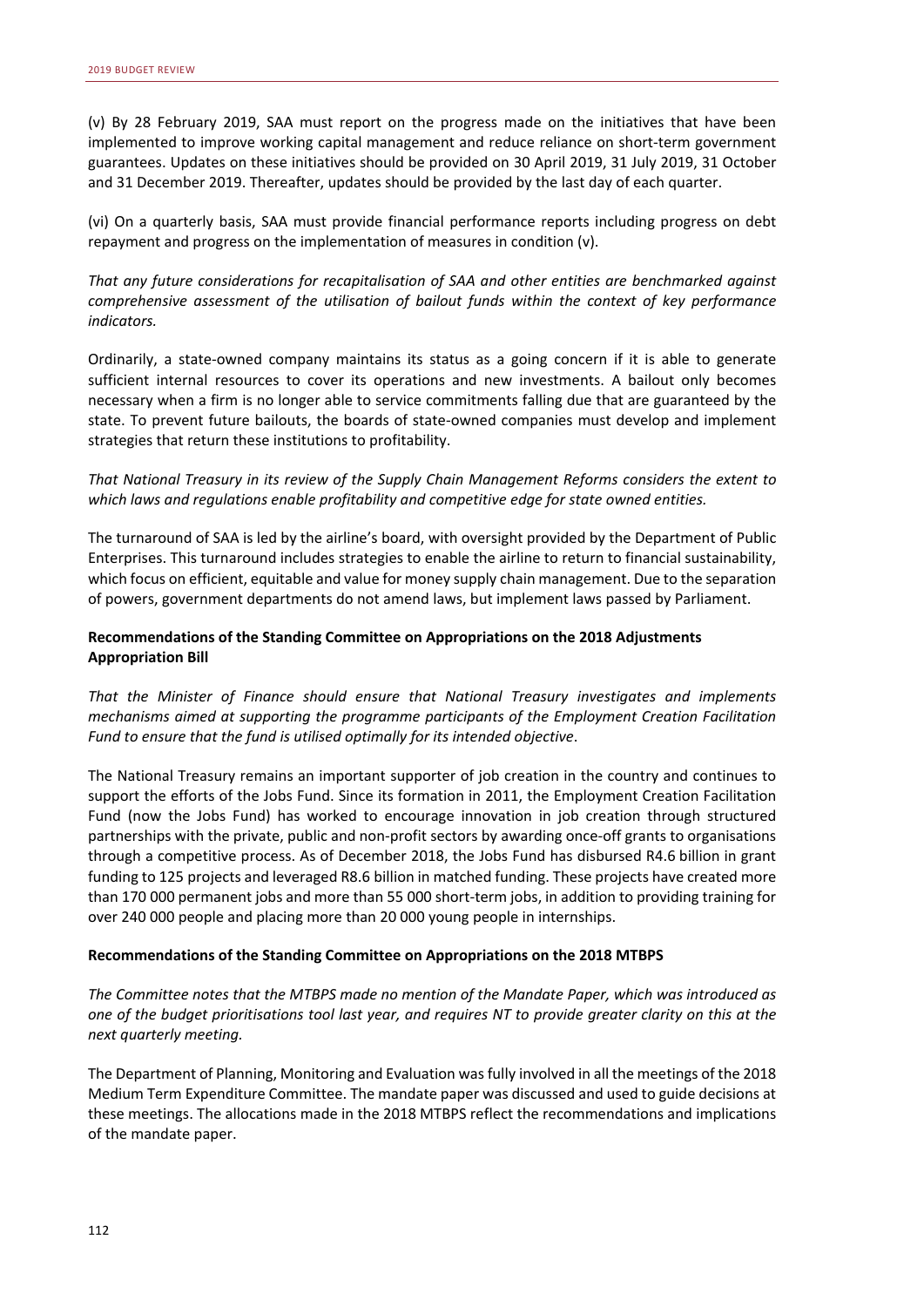*That the Minister of Finance should ensure the National Treasury in consultation with Provincial Treasuries and the relevant national departments assists provincial departments of health, education and social development with the development of funding plans for filling of critical frontline posts to mitigate the diversion of resources from frontline services due to the pressure of the wage bill.* 

The education sector uses post provisioning norms – a mechanism for allocating teachers to schools – to ensure schools have enough educators. This process is finalised in September each year, so educators are always prioritised in the wage bill. In addition to this, provinces have continued to prioritise social sectors to ensure that service delivery is not compromised. The health sector is filling 3 139 positions announced by the Minister of Health recently, which covers medical specialists, medical doctors and other health staff.

*That National Treasury in consultation with Provincial Treasuries and the National Department of Health assists provincial departments of health with the development of medium-term plans for the gradual elimination of unpaid bills and accruals.* 

The Budget Council has endorsed the decision for provincial departments of health to report on the challenges facing the sector, which include accruals on a quarterly basis. This reporting will allow national and provincial treasuries to monitor accruals and gradually reduce unpaid bills. The aim is to have a reasonable level of accruals that are not older than 30 days and are cash-backed.

*That National Treasury in consultation with relevant stakeholders investigates the possibility for government to invest in an infrastructure delivery inspectorate to ensure that infrastructure projects are delivered in accordance with the required standards and quality.*

The National Treasury has made funds available to the Development Bank of Southern Africa (R400 million) and the Government Technical Advisory Centre (R60 million) to assist in developing a pipeline of well-prepared, bankable projects that can leverage private sector investment and expertise. In addition, R165 million has been allocated to the Technical Project Management Unit of the Presidential Infrastructure Coordinating Commission to strengthen technical assistance to departments. A process is already under way to hire qualified engineers and quantity surveyors to help public-sector institutions monitor projects and ensure that quality checks are in place before any expenditure is incurred.

To standardise procurement, the National Treasury has published the Standard for Infrastructure Procurement and Delivery Management and embarked on an awareness and capacitybuilding campaign across government. The National Treasury will support provinces and municipalities to improve the effectiveness of agency agreements and the management of control frameworks.

It is also introducing an improved reporting system that will provide details of all projects in the general government infrastructure budget, which will consolidate and automate reporting in the public domain.

## **Recommendations on the division of revenue**

#### **Recommendations of the Standing Committee on Appropriations on the 2018 Division of Revenue Amendment Bill**

*The Minister of Finance should ensure that National Treasury gazettes the following corrections to the Conditional Grant Frameworks as well as the New Conditional Grant Frameworks as set out in annexures 2 and 3 of the Bill, in accordance with section 16(4) of the Division of Revenue Act, 2018.* 

The corrected frameworks will be gazetted together with the details of the revised allocations that were provided through the Division of Revenue Amendment Act (2018).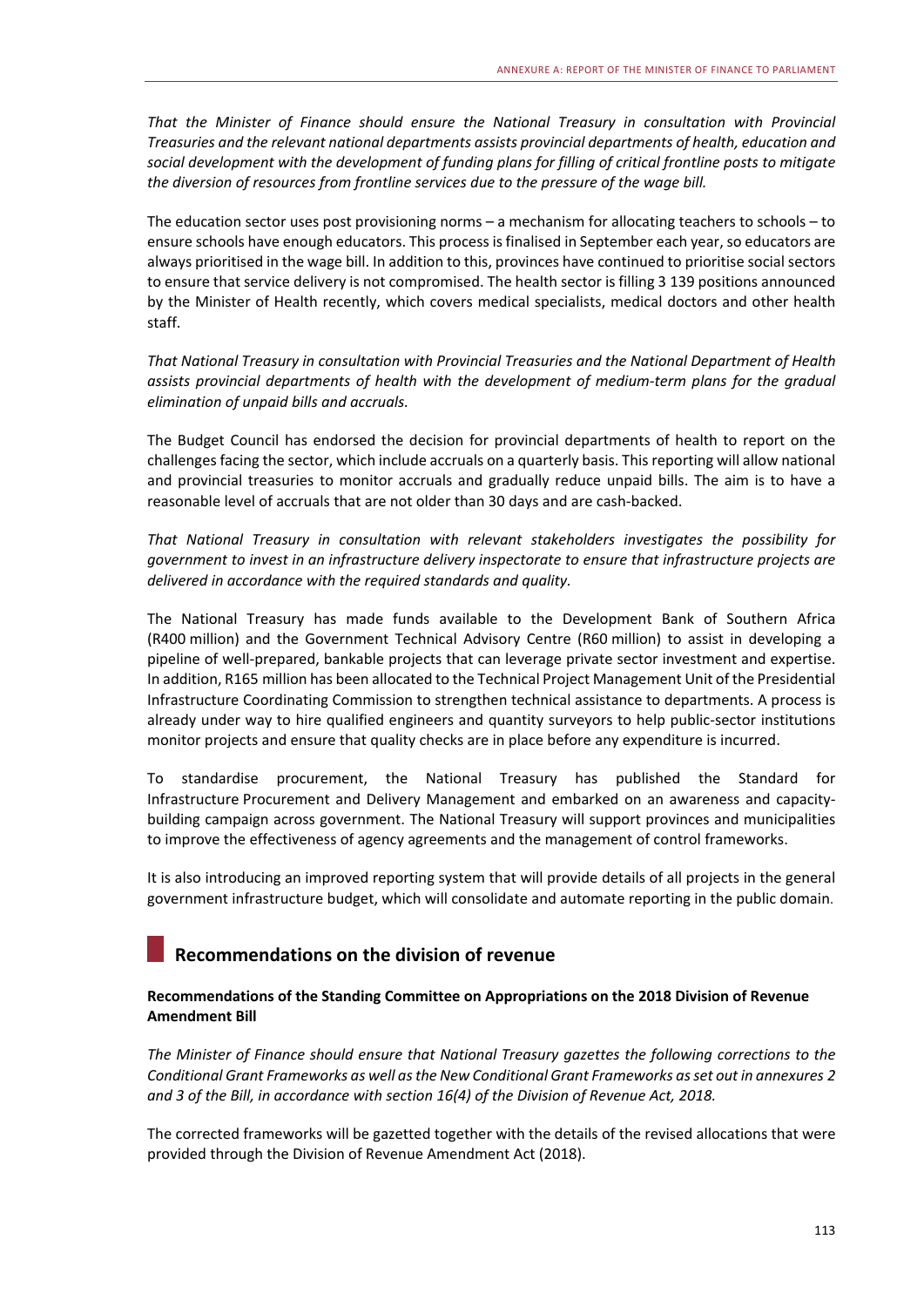#### **Recommendations of the Select Committee on Appropriations on the 2018 Division of Revenue Amendment Bill**

*The Committee is of the view that any financial or accounting reform should result in an effective and efficient municipal environment. The Committee recommends that, as required by Section 34 of the MFMA, National Treasury and provincial treasuries, together with Salga (as a recognised organised local government association in terms of Section 163(a) of the Constitution), provide support and ensure that there is necessary capacity to maintain and operationalise the Municipal Standard Chart of Accounts systems with immediate effect.* 

The municipal standard chart of accounts is a key reform for improving efficiency in municipalities. All municipalities had to implement the standard by 1 July 2017. The National Treasury continues to provide extensive support for this reform, including appointing advisors to help provincial treasuries assist municipalities, providing guidance on implementation issues (including budgeting, transacting, reporting and preparing for audits), issuing annual changes to improve the chart, responding to queries and providing training to all stakeholders.

#### **Recommendations of the Standing Committee on Finance on the 2018 Revised Fiscal Framework**

*The Committee is concerned about the misalignment of NDP goals and infrastructure spending outcomes*  in all three spheres of government. The Committee again urges government, including the National *Treasury and the Presidential Infrastructure Coordinating Commission, and other stakeholders to address this far more effectively.* 

Over the past 10 years, the public sector has spent more than R2.3 trillion on infrastructure. State-owned companies have been the biggest contributors to public-sector expenditure over this period, spending R1 trillion in total. Municipalities and provincial departments have also increased their infrastructure spending, contributing R453 billion and R542 billion respectively. During this period, one of the biggest challenges in infrastructure has been the weak planning capability to translate strategic objectives into concrete project ideas. A number of initiatives are under way to align infrastructure projects to NDP goals.

The Presidential Infrastructure Coordinating Commission is updating its list of priority projects to accurately reflect NDP goals.

The Budget Facility for Infrastructure aims to increase the rigour of technical assessment and budgeting of capital, operations and maintenance of large infrastructure projects. Only national priority projects as designated by the Presidential Infrastructure Coordinating Commission can be submitted to the facility. A total of 24 Budget Facility projects have been recommended for funding and are being implemented.

The National Treasury is reviewing the Standard for Infrastructure Procurement and Delivery Management to ensure that infrastructure projects are aligned with the NDP and other government strategic planning documents.

*The Committee recommends that in view of the VAT increase, constant increases in the cost of fuel and increases in the cost of living generally, NT considers a higher increase in grants than is usually the case by reprioritising expenditure and not exacerbating the debt-to-GDP ratio, as increases in debt in these specific circumstances will ultimately affect the poor disproportionately the most.* 

The 2018 Budget included above-inflation increases to social grants to compensate for the VAT increase. This adjustment was factored in over the three years of the MTEF period.

*The Committee is concerned that continuous bailouts of SOEs are not sustainable and have depleted our contingency reserves. The Committee further notes that debt redemptions are expected to average R66 billion per year over the medium-term and that several SOEs are not able to service their debt obligations.*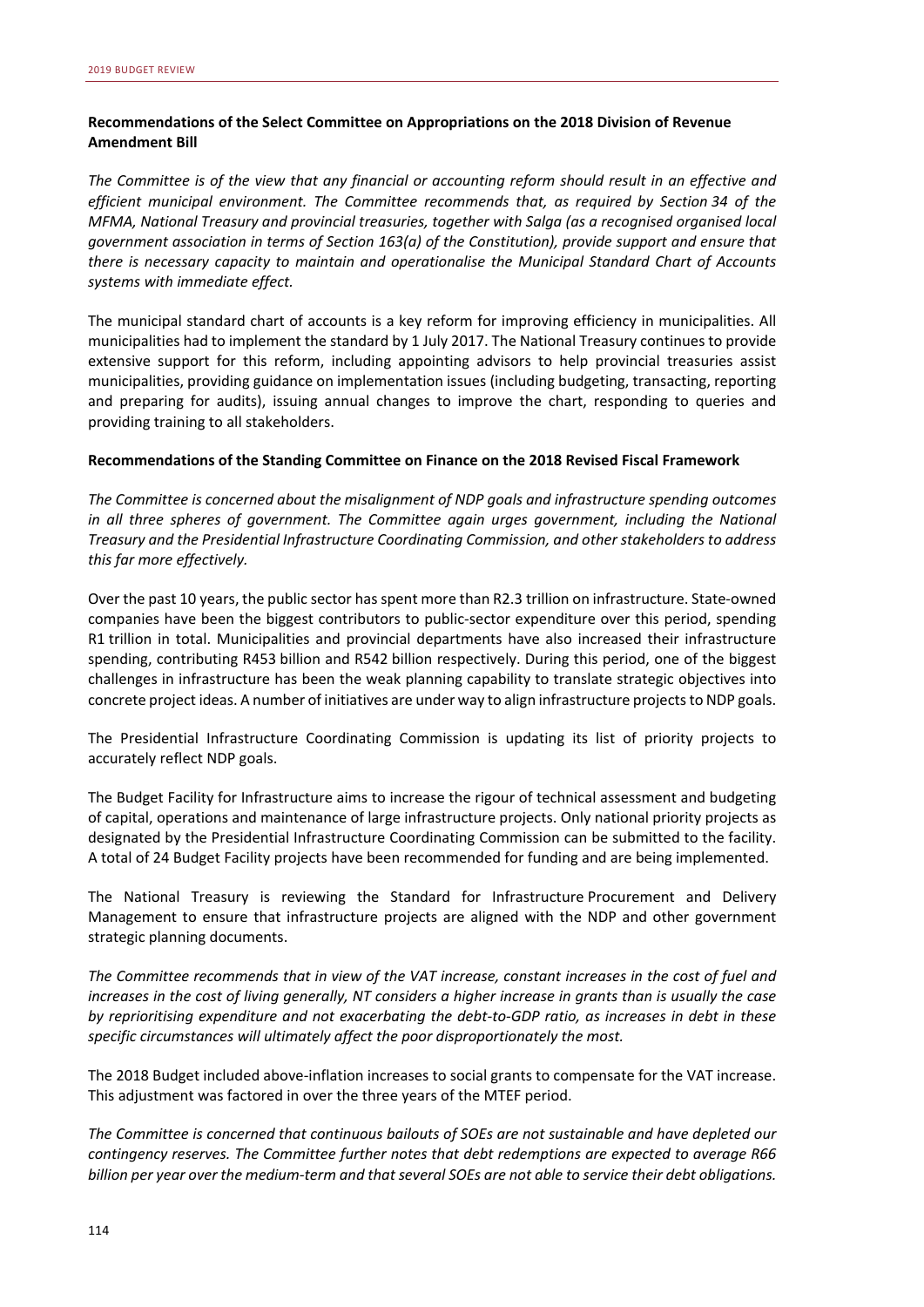*The Committee requires NT to exercise effective oversight over these entities and regularly report to it the progress being made in implementing their turnaround strategies.* 

Where an entity is recapitalised or provided with government guarantees, some of the mandatory conditions include the development of a sustainable turnaround plan and the establishment of committees to monitor the entity's performance with the intention of returning it to financial sustainability. These committee meetings are generally held weekly, monthly or quarterly depending on the level of severity of the entities financial problems. It is incumbent on the Executive Authority, which is the shareholder representative, to frequently update the committee on its adherence to these conditions and outline tangible mitigation strategies where entities are failing to meet the conditions.

*We recommend that within the framework of its prescribed role NT conducts better fiscal oversight over other government departments and entities and in turn advocates robust fiscal oversight and monitoring and evaluation of monies transferred to implementing agents and entities at the provincial and local spheres of government.* 

Sections 32 and 71 of the PFMA allow for extensive monitoring of government's finances. In-year monitoring of national, provincial and local departments is undertaken monthly, tracking financial position, performance and cash flows. The results are reported to the Standing Committee on Appropriations quarterly. Government is also supported by the Reserve Bank, which tracks the same metrics using the Government Finance Statistics framework developed by the International Monetary Fund.

*An additional R16.5 billion will be allocated to various programmes, including funding to restore muchneeded capacity at the South African Revenue Service. The Committee welcomes these allocations, especially to infrastructure and SARS. But the Committee wants to see an implementation plan. NT is required to report on progress on this at its quarterly meetings with the Committee.* 

The National Treasury will liaise with the South African Revenue Service on the initiatives that they will undertake to improve capacity at the revenue authority. Updates on the implementation of these initiatives will be provided to Parliament.

*The Committee however welcomes the South African Investment Conference 2018 held from 25 to 27 October and the pledges of investment of R290 billion. Even though some of the investments announced may not be new, the Conference has contributed to boosting confidence in the South African economy. Government has to however monitor progress on the implementation of these programmes and report regularly to the relevant parliamentary committees.* 

The Investment Conference 2018 demonstrated renewed confidence in the South African economy and generated investment pledges worth R300 billion. The majority of these pledges are made up of previously unannounced investments. Government acknowledges the importance of monitoring and reporting on progress, and has delegated these operational responsibilities to InvestSA, a division of the Department of Trade and Industry. The department will report on progress to Parliament.